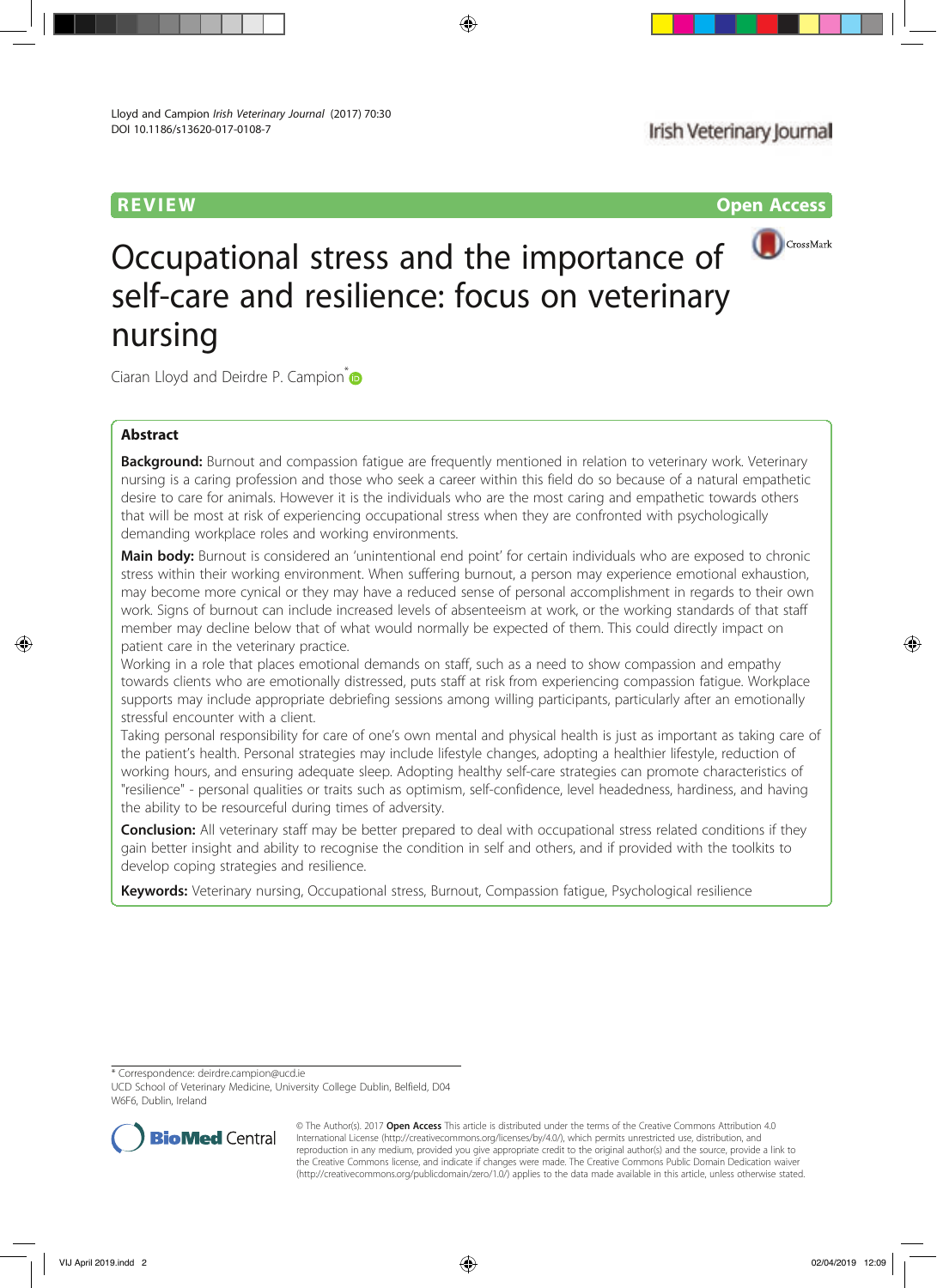# Background

Psychosocial risks are a particular form of workplace hazard. According to the European Agency for Safety and Health at Work, psychosocial risk may result in work-related stress, burnout and depression [1]. An increasingly accepted definition of workplace stress, as described in a report commissioned by that Agency, is as "a psychological state which is part of and reflects a wider process of interaction between the person and their work environment" [2].

Workplace and occupational stress is an area that has drawn a great deal of attention for human health care workers over the years, but not until relatively recently has it been reviewed regarding the animal health care sector [3–5]. The aim of this review is to discuss the harmful effects that occupational stress, can potentially have on the psychological well-being of members of the veterinary nursing profession.

Although there has been little research carried out regarding occupational stress in the veterinary nursing profession, available evidence suggests that there are veterinary nurses working in the profession who regard their role as stressful [3, 4]. Whilst occupational stress is not a unique concept relating to members of the human or animal health care sectors, there are unique occupational stressors, such as euthanasia, which members of the animal health care sector are exposed to in comparison to other health care professions, and non-health care workers [3, 4, 6, 7].

Stress within the working environment is not avoidable and therefore labelling stressful events as being the sole reason why an individual might be negatively affected in terms of their health would be inaccurate [8]. It has long been recognised that certain forms of "positive stress" or "eustress", can result in increased mindful focus on the task in hand, and can be a rewarding experience [9]. An example might be where a veterinary staff member regularly finds themself "under pressure", but also regularly achieves positive, appreciated outcomes.

On the other hand, when an employee is repeatedly exposed to stress within their working environment and lacks the ability to adaptively cope with it, there is an increasing risk of damage to their psychological wellbeing. Furthermore, there is a risk of developing occupational stress related conditions such as burnout and or compassion fatigue [10, 11]. Compassion fatigue and burnout are often referred to in the same context, but despite the apparent similarities between the two states, there are different outward expressions of these occupational stress related conditions [12]. The term "compassion fatigue" is viewed as a form of secondary post-traumatic stress disorder, and has been described by the psychotherapist Charles Figley as a "state of tension and preoccupation with the traumatized patients by re-experiencing the traumatic events, avoidance/numbing of reminders persistent arousal (e.g., anxiety) associated with the patient. It is a function of bearing witness to the suffering of others" [13]. "Burnout" is also a psychological response to chronic job stressors, but this response is characterised by Christina Maslach and colleagues as having three main dimensions: "overwhelming exhaustion, feelings of cynicism and detachment from the job, and a sense of ineffectiveness and lack of accomplishment" [10].

How then can one apply the appropriate coping mechanisms to minimise the risk of experiencing burnout and compassion fatigue? Self- care and resilience are two aspects that may promote the use of appropriate coping mechanisms, and therefore the benefits of both will be discussed further within this review. Although there is a lack of readily available evidence in the veterinary literature regarding the negative effects a lack of self-care can have on the well-being of patients, there are reports from other health care professions to suggest that it can cause professional incompetency, ultimately affecting one's ability to care for their patients [8]. Self-care also has an important role to play in the building and promotion of resilient traits for individuals [14].

Limited research exists in terms of stress-related fatalities in veterinary nursing but there is evidence to suggest that their veterinarian co-workers have an increased incidence of suicide in comparison to other professions [15, 16]. This increased risk of suicide for veterinarians gives further concern regarding the well-being of their nursing counterparts as they are exposed to similar occupational stressors that act as potential triggers for suicide attempts in veterinarians [15, 16]. The worrying statistics that exist for veterinarians in terms of suicide rates give further reasoning for discussing the importance of occupational stress defensive mechanisms in this review.

### Burnout

Burnout has been referred to as an 'unintentional end point' for certain individuals who are exposed to chronic stress within their working environment [10]. Burnout, if not managed in an appropriate way can have a negative effect on the mental and physical well-being of an employee, with the possibility of disrupting not only their professional life but also their personal life [17]. Examples of work place stressors that may put an individual at risk from experiencing burnout are long working hours, conflict at work, work overload, high demand low control working environments and working in an environment in which there is little or no social support mechanisms [3, 10, 18–20].

When an employee has reached a stage in which they are suffering from burnout, they may experience one or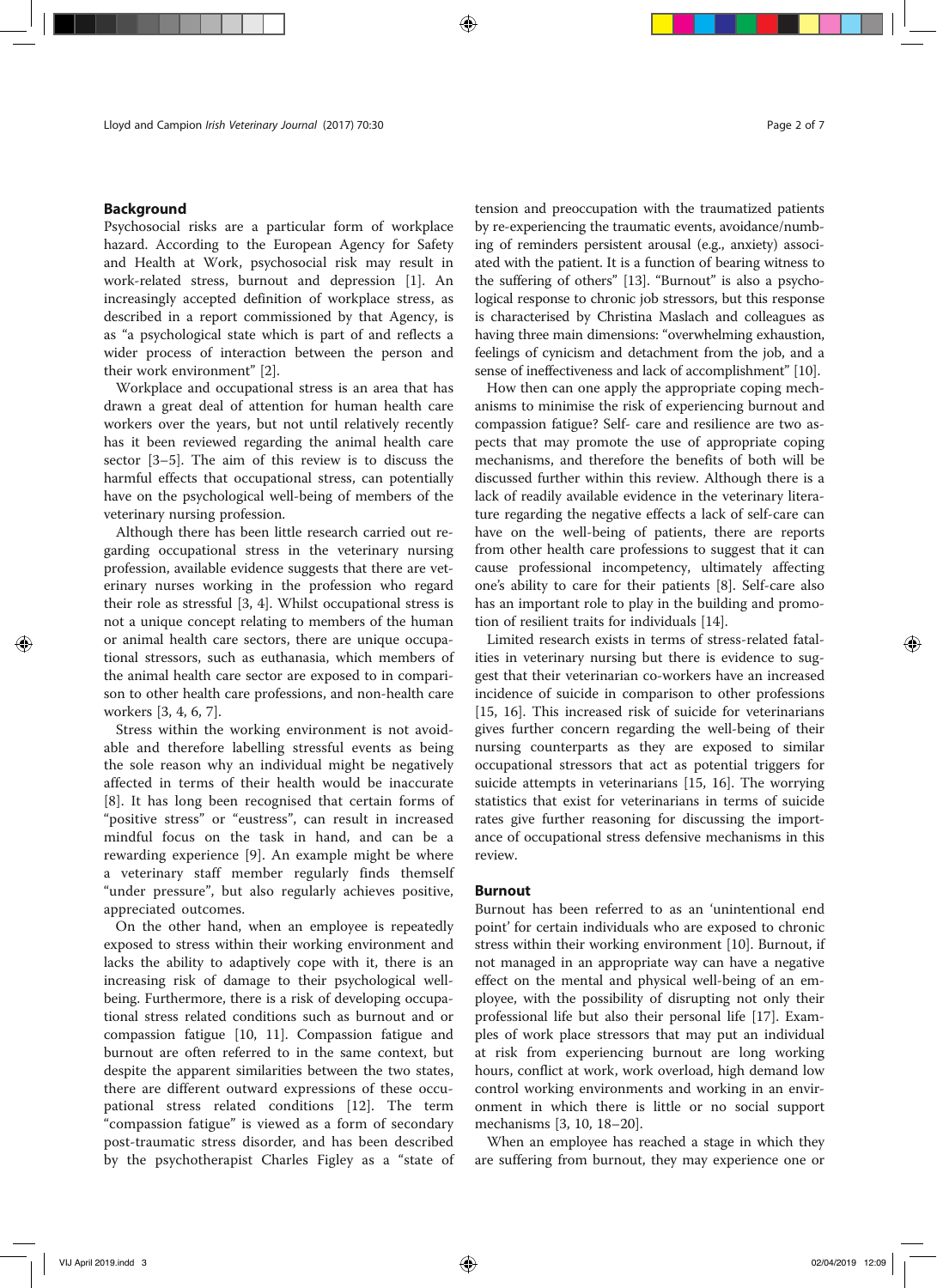more of the following: emotional exhaustion, cynicism, and a reduced sense of personal accomplishment in regards to their own work [10, 21, 22]. Although it is possible for an individual to experience all three dimensions when one is suffering from burnout, it is accepted in the literature that feelings of emotional exhaustion is the dimension most associated with this condition and that this can put a person at an increased risk of developing poor mental or physical health [10, 17, 21]. Although exhaustion is the most prevalent of the three dimensions of burnout, it is the degree of exhaustion that can determine maladaptive coping mechanisms such as cynicism and depersonalisation and lead to a lack of self-worth in relation to one's own personal accomplishments at work [10, 23, 24].

Increased levels of absenteeism at work may be a noticeable sign that an employee is finding it difficult to cope with the demands of the job [25]. When an individual has reached a point within their working environment in which they are feeling extremely exhausted due to occupational related stress, they may be of the opinion that availing of a few "sick days" may aid recuperation [25]. The individual may be using absenteeism as a coping mechanism to help combat the state of exhaustion that they are feeling [25]. The concern with this style of coping is that returning to work may expose the employee to the same stressors as before. Although initially the damage may only be short term on the psychological well-being of an employee, long term damage, not only to the mind but also to physiological processes can put the individual at an increased risk in terms of deteriorating health which may result in long term absenteeism from work [25].

If an employee is experiencing burnout, absenteeism may not be the only noticeable sign. Alternatively, a veterinary staff member may be "present", but less effective, due to the effects of burnout. The concept of "presenteeism" is used to describe the situation where people continue to turn up for work despite suffering from ill heath such that would normally prompt rest and recuperation [26]. Furthermore, occupational groups whose roles are to provide care or welfare services have a substantially increased risk of being at work when sick [26]. A person may therefore self-identify as "exhausted" due to the demands of the job, but may continue to attend the workplace, however their working standards may decline significantly. Disestel et al. [21] examined the performance of cognitive tasks by nursing home workers, and found a negative association between exhaustion levels and performance capabilities, but it was not until there was a high demand placed on an individual's cognitive control that this relationship between exhaustion and performance became evident. The implication of this study is that the risk may be increased where individuals are in a role which places high demands on their cognitive control [21]. From this, veterinary staff who are in a state of burnout may not be able to process information and adapt from moment to moment as situations change, such as in a medical emergency.

#### Compassion fatigue

In comparison to burnout, compassion fatigue results from bearing witness to, and a need to relieve the suffering of others [11, 27]. When a person is suffering from burnout in a particular job, leaving that job will often be the solution, as it was the work place environment itself that was causing the stress. When a person is suffering from compassion fatigue, it is as a result of an emotional depletion due to the nature of their work, and therefore the solution is more complex [28].

Working in a role that places emotional demands on an employee, such as a need to show compassion and empathy towards clients who are emotionally distressed, puts that person at risk from experiencing compassion fatigue [27]. Veterinary nursing is a caring profession and those who seek a career within this field do so because of a natural desire to care for animals [3]. Individuals who are naturally empathetic towards others are also highly desirable in veterinary nursing or any animal care role, but it is the individuals who are the most caring and empathetic towards others that will be most at risk from experiencing compassion fatigue [11, 27, 28]. The signs of compassion fatigue may be similar to burnout in that absenteeism, presenteeism and a decrease in effectiveness and quality of work may be observed in people who are affected by this condition. In a similar manner as that associated with burnout, the individual may become more cynical and show a lack of compassion towards patients and clients and may become increasingly anti-social both at work and at home [11, 28].

Although compassion fatigue can have detrimental effects on an employee who is experiencing it, it may also affect others in the workplace if there is not a greater emphasis placed on dealing with the problem in an effective way. Dobbs [29] uses the term 'organisational compassion fatigue' to describe the trickledown effect that compassion fatigue can have within a workplace environment. This can cause a rift between co-workers and can cause an overall decline in the company's performance standards. It is therefore important that compassion fatigue is recognised on a personal and organisational level and appropriate steps are taken to combat it [29].

Ensuring that staff are able to recognise the signs of compassion fatigue in each other and are able to engage in healthy coping strategies is important in order to avoid the spread of the condition. For example, healthy coping strategies may include appropriate debriefing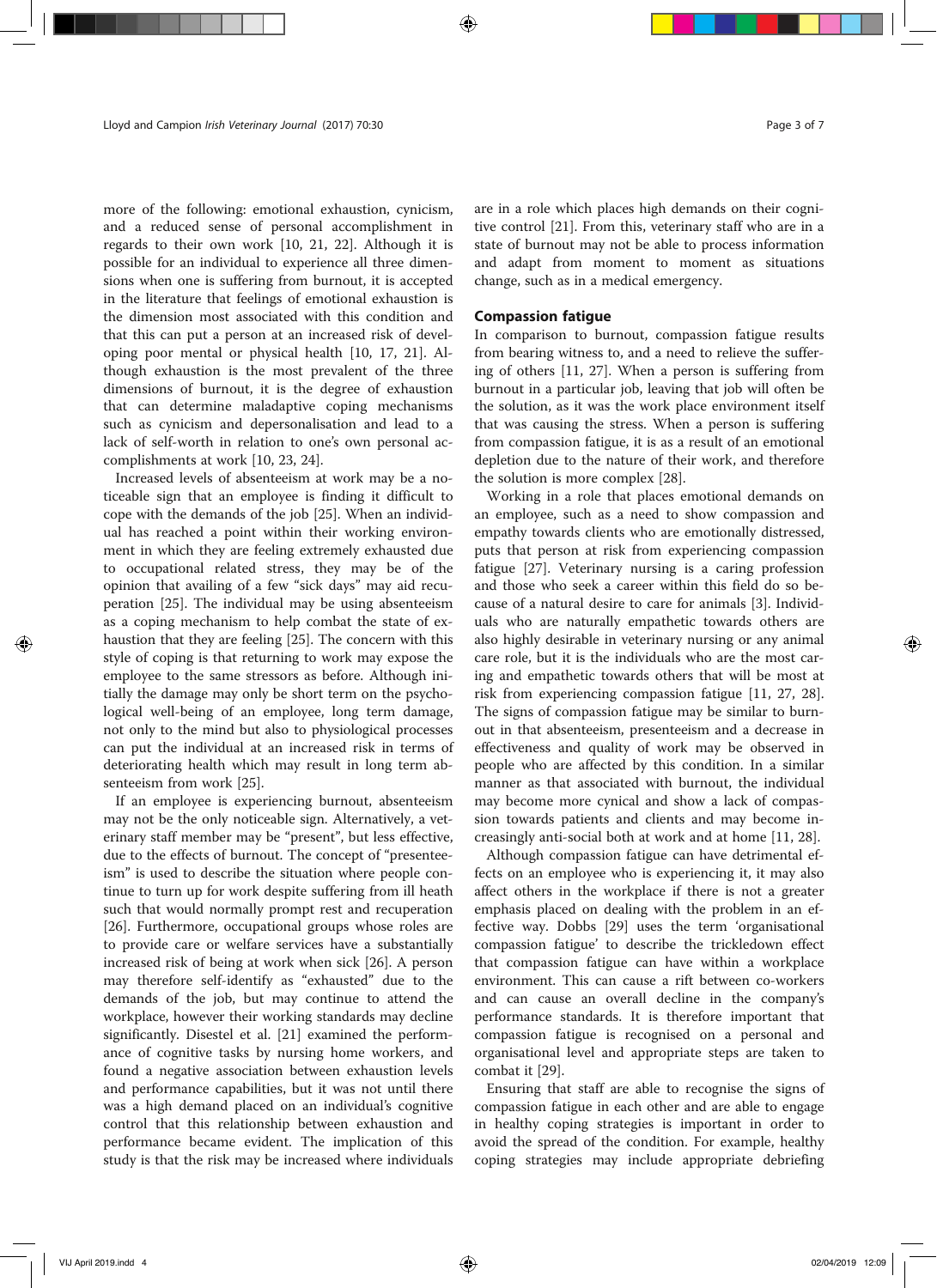sessions among willing participants, particularly after an emotionally stressful encounter with a client (e.g. euthanasia of a pet) [29]. 'Compassion satisfaction', a term used by Yoder [27] to describe one's ability to find happiness in their work, is another area that has been recognised to act as a buffering type mechanism against compassion fatigue and burnout. Aspects of one's role in veterinary nursing that may provide satisfaction can be an improvement in the health of a patient or gratitude from a client [11].

# Coping strategies

With early indications suggesting that veterinary nursing may be in an 'at risk' category for occupational stress [3, 4], why is it that some people are affected more than others? According to Bartram and Gardener [30], the answer may be that what one person finds stressful another person may not. There may be two possible reasons for this. Firstly, the event that one person finds stressful might not be viewed in the same way by another person and secondly, the coping strategies employed by both individuals may vary greatly [30].

Coping strategies employed by people are often described under two headings, adaptive (active) or maladaptive (passive) [30]. Adaptive coping strategies are regarded as being the best for coping with stress in the long term. Adaptive coping strategies aim to positively tackle the stressor or the emotional response to it so that an individual can not only overcome the adverse event but also learn from it which will allow them to cope better if faced with similar situations in the future [30]. Maladaptive coping strategies are regarded as being harmful as they only act to temporarily forget stressful events and or emotional responses to it, therefore not allowing the individual to learn how to deal with similar situations in the future. Examples of maladaptive coping strategies include substance abuse, excessive sleeping patterns, denial of emotions and isolation and avoidance strategies [19, 30].

Coping strategies may also be discussed of in terms of tackling the actual cause of the stress (problem-focused) or tackling the emotional response (emotion-focused) that occur as a result of the stress [17, 30, 31]. There is evidence to suggest that problem-focused coping strategies are more beneficial to people in comparison to emotion-focused strategies [4, 32]. Chang et al. [32] suggest that using emotion-focused coping strategies can actually increase stress levels and have a negative effect on an individual's well-being. The study carried out by Foster and Maples [4] which involved various members of veterinary support staff, including veterinary nurses, found that individuals who primarily used emotionfocused coping strategies did not feel that they had managed to deal with the adverse event in such a way that

they were not negatively affected by it. Bartram and Gardner [30] suggest that using emotion-focused coping strategies is appropriate in certain situations and therefore can also be an adaptive form of coping.

It may be the case that the best form of coping with a stressor is to employ a combination of problem-focused and emotion-focused coping strategies [30]. An individual may need to examine the stressor itself to determine if the impact can be changed while also aiming to normalise their emotional response to it [30]. The issue of euthanasia as a stressor within the veterinary profession may require the individual to employ both problem and emotion-focused coping strategies. For example, improving the veterinary professional's technique, becoming more skilled and therefore more efficient, may help with reducing some of the stress involved during the process of euthanasia [33]. Recognition and acceptance of one's emotional response along with talking to others about how they feel are examples of emotion-focused strategies that have reportedly been used by people who are involved in the process of euthanasia [33].

#### Organisational culture

The Job Demand-Resources Model of work-related wellbeing attributes the development of workplace strain to an imbalance between (1) job demands such as sustained physical and/or psychological effort, and (2) job resources, including organisational support structures, that assist the worker to achieve their work goals, reduce job demands and facilitate personal growth [34]. This model has been applied to veterinary nursing in New Zealand, in a study which found that lack of workplace resources was associated with emotional exhaustion in this group [35]. Black et al. [3] found organisational support to be a significant factor in predicting job satisfaction among a number of veterinary nurses working in Australia and as discussed previously, finding satisfaction in one's job may buffer certain stressful events [27]. Building a good team environment acts as a good support mechanism and may include components such as promoting good communication skills among all members of staff, providing support to allow employees to progress in areas of further educational development and also ensuring that all team members are orientated towards the same goals at work [18]. Kimber and Gardner [35] noted that veterinary nurses who perceived their team relationships to be high also perceived job resources to be high. These researchers also identified good strategies for workplace management for veterinary nurses, the provision of opportunities for ongoing learning and professional development, attention to planning and preparation, and appropriate acknowledgement of good work performance.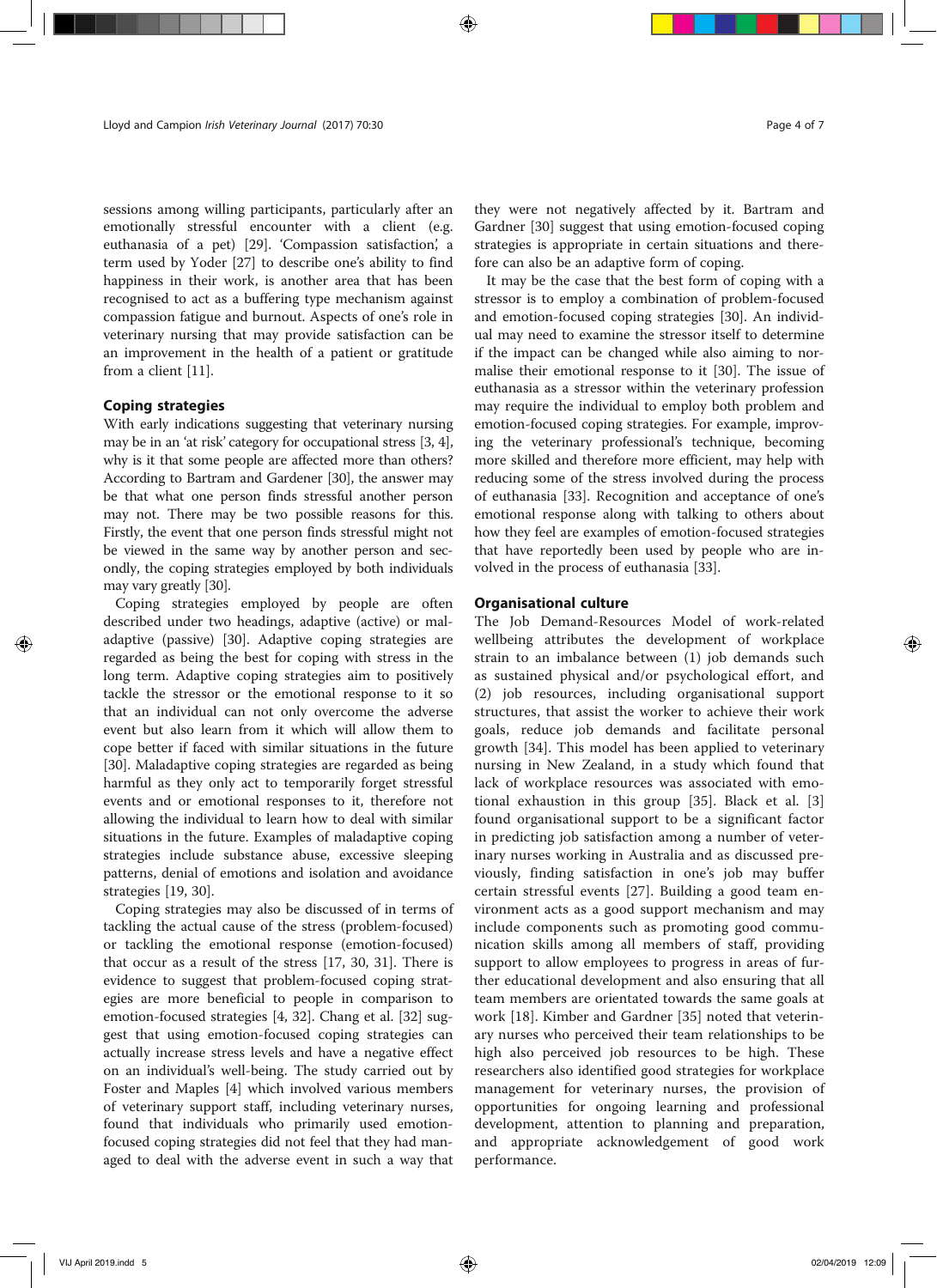Debriefing in the workplace can be an important component of stress reduction as it allows for events, such as euthanasia, which are perceived as stressful to be properly appraised [11]. Debriefing is often neglected in veterinary nursing, particularly in the context of euthanasia [11], however appraisal of a stressful event is important as it allows appropriate coping mechanisms to be applied [30].

#### Self-care

Taking personal care of one's own mental and physical health is just as important as taking care of the patient's health. Mills et al. [36] suggest that a lack of self-care and the ability to be compassionate towards oneself during times of stress will have an effect on one's ability to provide care and compassion to others. An individual who neglects to self-care is at risk from engaging in maladaptive coping strategies which may impair their ability to work to the standards that are required of them by their profession [8]. For some, improvement in self-care strategies may require certain lifestyle changes such as eating healthily, exercising more or taking up relaxation techniques such as meditation or yoga [11, 37, 38].

Some self-care strategies may not require lifestyle changes but rather a conscious decision to avoid being over-worked within one's job [39]. In reality many veterinary staff are not in control of their workload, as this is determined by their employer, and can include both normal and "on-call" work. Reduction in sleep hours may have a negative impact on personal performance and team effectiveness and may affect an individual's health [16, 40], and therefore this may be a matter for the practice manager rather than the individual veterinary staff member.

Mindfulness is an aspect of self-care that has been discussed in terms of the beneficial effects it can have on stress prevention and reduction [41]. Learning to be more compassionate towards oneself has been discussed in psychology literature as being a factor that allows an individual to apply adaptive coping strategies when confronted with a stressful event [42]. Without the ability to be compassionate towards oneself during times of stress an individual may find themselves experiencing what Findlay-Jones et al. [42] describe as 'emotion regulation difficulties' and this will only add further intensity to the negative effects of the stressor.

Evidence from other occupations such as human health care nursing suggests that further research into this area would be beneficial, not only to the veterinary nurse but also to the patients that are in their care [43].

It is possible for people to engage in processes that may help to build upon their own levels of selfcompassion. One such way to enhance the levels of selfcompassion is to engage in training that focuses on the individual becoming more aware of what is happening at a present point in time with the aim of being able to identify a stressor and have the ability to accept the emotions that are connected to it, whether they are positive or negative [44]. This mindfulness-based training can help an individual to avoid negative emotion regulation strategies such as rumination and avoidance training at an early stage (e.g. undergraduate training) may better prepare an individual for the difficulties they may face in their forthcoming careers [41, 44].

#### Psychological resilience

There are various definitions within occupational stress related literature that define the term "resilience". Jackson et al. [45] define it as 'the ability of an individual to adjust to adversity, maintain equilibrium, retain a sense of control over their environment and continue to move on in a positive manner'. However, not all definitions are in agreement with each other. For example, the Oxford English Dictionary [46] defines resilience as 'the quality or fact of being able to recover quickly or easily from, or resist being affected by, a misfortune, shock, illness, etc.; robustness; "adaptability", however Bonano [47] suggests that using the word "recovery" is an inaccurate way of defining resilience. Bonano also suggests that an individual who is resilient will be able to adaptively cope when faced with adversity, therefore not requiring any period of time to recover after the event.

As discussed previously, when confronted with adverse situations the effect it will have on an individual is greatly influenced by the style of coping in which they employ to tackle the event. The importance of resilience for individuals working in potentially stressful occupations is that it allows for an individual to appropriately appraise a stressful situation which in turn will promote an adaptive rather that maladaptive style of coping [48, 49].. Mealer et al. [50] provide evidence to support the claim that resilience is beneficial to people that work in potentially stressful occupations. Their study involved human health care nurses working in an intensive care setting, and found that nurses who scored higher on a defined "resiliency" scale were less likely to be affected by occupational stress and as a result there was a significantly reduced risk of experiencing stress related conditions such as burnout.

In veterinary literature on resilience, Cake et al. identify "emotional competence" as given particular prominence, describing a high level of emotional processing capabilities required for success [51]. Characteristics of resilience are generally described as personal qualities or traits such as optimism, self-confidence, level headedness, hardiness, and having the ability to be resourceful during times of adversity [45, 50, 52]. A person who is described as being "hardy" is one that will always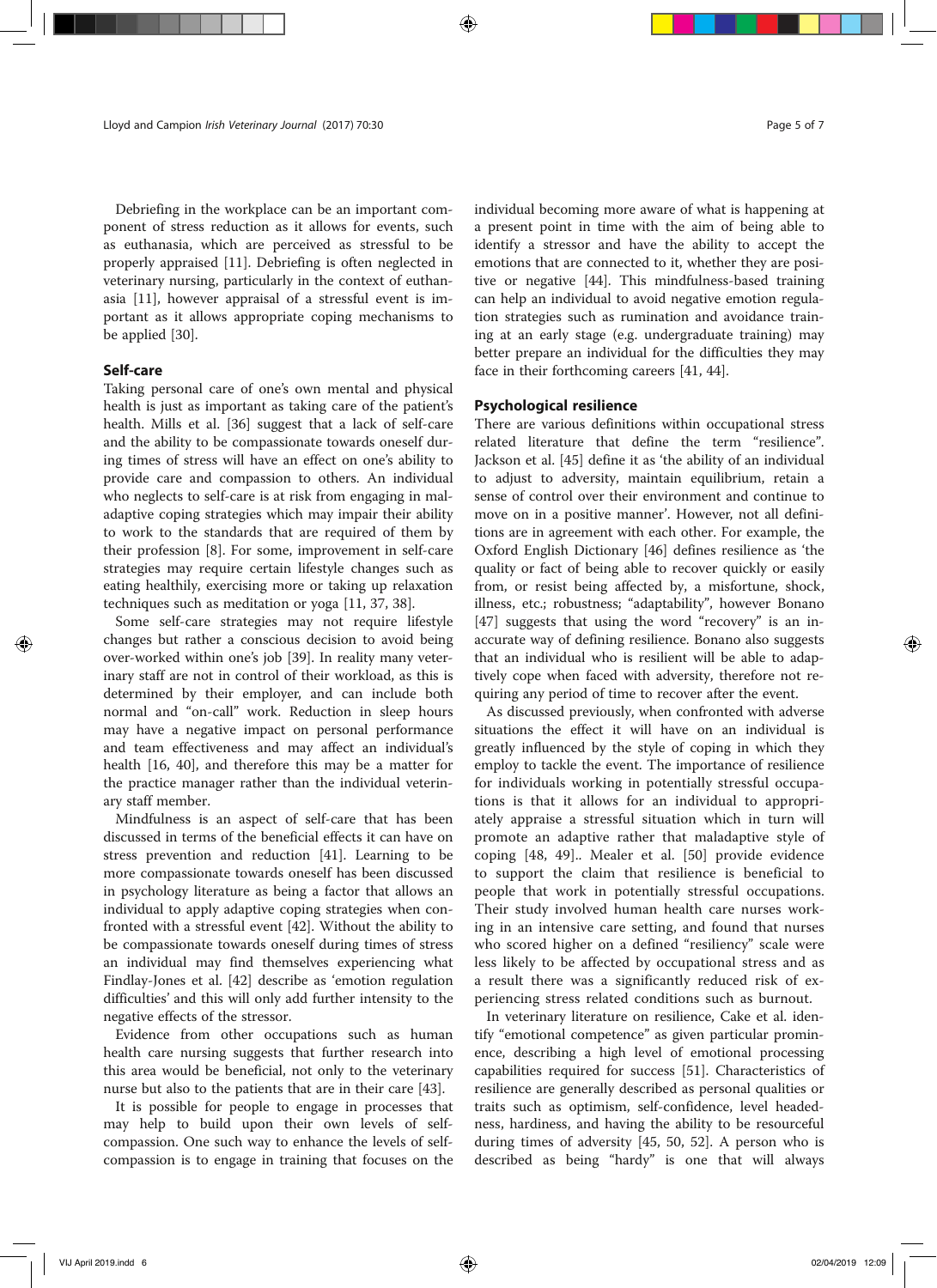commit to the task regardless of the perceived difficulty it presents with, will feel they are always in control of the task and will view any unforeseen changes as a challenge and something to overcome rather than a negative experience and a reason to give up [49, 52]. As mentioned previously, engaging in healthy self-care strategies is an area that can be beneficial to individuals in terms promoting these resilient traits [14]. It is important, however, that we do not only think of resilience in terms of it being a personality trait which is already present in people, but as a skill that may be improved upon over time.

#### Resilience building

Individuals may become more, "hardy" and resilient if they partake in educational training that focuses on resilience building [49, 52]. Although there appears to be no "gold standard" for resilience training [53], there are examples within the professional veterinary and human nursing literature which point to improvement in personal resilience following such training. In one such study in nurses [49], participants undertook a training module which focused on occupational stress, mindfulness, hardiness, and how to apply adaptive styles of coping during times of adversity. Although the sample size was small, participants of the study did appear to have increased levels of hardiness upon completion of the module. Veterinary examples are limited, but include a recent example of resilience training in undergraduate veterinary students [54]. Again, although a small, single group study with no control group due to ethical limitations, the results indicate that appropriate training in resilience-building strategies can potentially support the development of a more resilient approach in veterinary professional's personal life and career.

## Conclusion

Although evidence is relatively limited regarding occupational stress which is directly related to the veterinary nursing profession, this review has aimed at providing veterinary professionals, and in particular, veterinary nurses with a clearer understanding of the detrimental effects it can potentially have on an individual's wellbeing if they are unable to utilise the appropriate style of coping mechanisms. Burnout and compassion fatigue are two occupational stress related conditions that veterinary professionals are at risk of experiencing. By providing information regarding burnout and compassion fatigue and what actions one may take in terms of safe guarding one's psychological well-being, the hope is that this will promote the use of adaptive styles of coping for veterinary professionals when they are faced with adversity throughout their careers. Self-care and resilience have been discussed in terms of how they promote the

use of adaptive coping mechanisms. It is difficult to discuss self-care and resilience in isolation as they often work in tandem with each other, i.e. engaging in selfcare will ultimately promote a more resilient individual.

The current literature suggests that there should be a greater emphasis placed on awareness of self-care and occupational stress during undergraduate education. It may be the case that due to a lack of readily available evidence from within the veterinary nursing profession as to the negative effects that work related stress can have on its members, the process of introducing learning opportunities in occupational stress, self-care and resilience into the undergraduate graduate curriculum may not be of high priority for academics. As veterinary nurses are in an at-risk category in terms of occupational stress, and early intervention may prove to be beneficial. Further research into the area of occupational stress is recommended for this cohort of veterinary professionals.

## Acknowledgements

Not applicable.

# Funding

Not applicable.

Availability of data and materials Not applicable.

#### Authors' contributions

CL drafted the manuscript, and DC edited and revised the document. Both authors read and approved the final manuscript.

#### Ethics approval and consent to participate

Not applicable.

#### Consent for publication

Not applicable.

#### Competing interests

The authors declare that they have no competing interests.

#### Publisher's Note

Springer Nature remains neutral with regard to jurisdictional claims in published maps and institutional affiliations.

#### Received: 13 June 2017 Accepted: 19 September 2017 Published online: 25 September 2017

#### References

- 1. EU-OSHA: Psychosocial risks and stress at work. In.: European Agency for Safety and Health at Work; 2017. https://osha.europa.eu/en/themes/ psychosocial-risks-and-stress. Accessed on 14 May 2017.
- 2. Cox T, Griffiths A, Rial-Gonzales E: Research on Work Related Stress. In. Edited by Work EAfSaHa. Luxembourg: Office for Official Publication of the European Communities; 2000. https://osha.europa.eu/en/tools-andpublications/publications/reports/203. Accessed on 14 May 2017.
- 3. Black AF, Winefield HR, Chur-Hansen A. Occupational Stress in Veterinary Nurses: Roles of the Work Environment and Own Companion Animal. Anthrozoös. 2011;24(2):191–202.
- 4. Foster SM, Maples EH. Occupational Stress in Veterinary Support Staff. J Vet Med Educ. 2014;41(1):102–10.
- 5. Scotney RL, McLaughlin D, Keates HL. A systematic review of the effects of euthanasia and occupational stress in personnel working with animals in animal shelters, veterinary clinics, and biomedical research facilities. J Am Vet Med Assoc. 2015;247(10):1121–30.